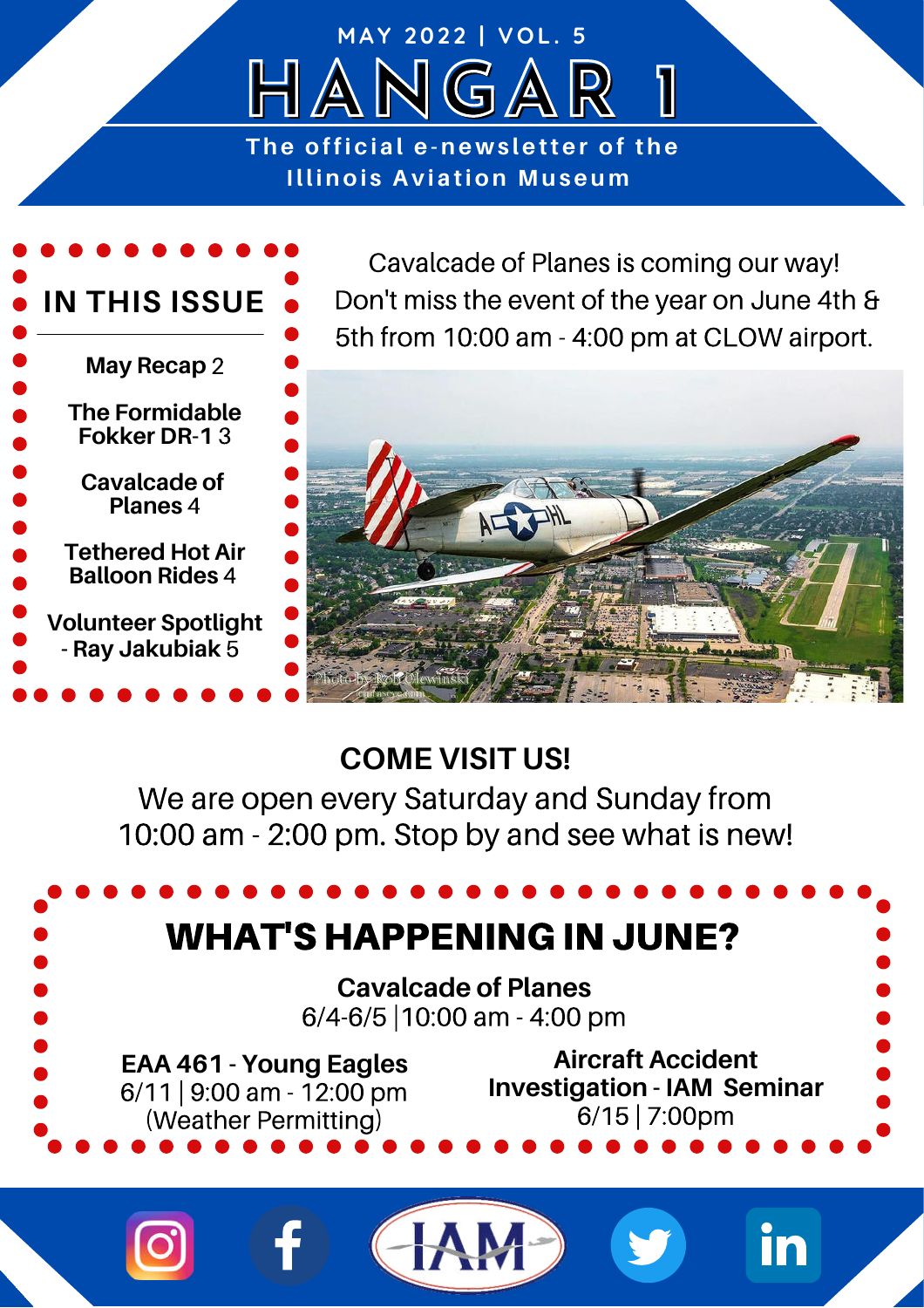# MAY RECAP

## Be Prepared, Cross Country Weather Planning

On May 18, George Wilhelmi, a flight instructor at JW Aviation, presented the importance of understanding weather data when pilots plan their cross-country flights. George gave a crash course on the different types of resources pilots can use, how to interpret charts, and how to file a VFR flight plan through ForeFlight. You can catch more presentations like this every third Wednesday of the month at IAM.



## IAM goes to Naperville

The volunteers of IAM had a blast volunteering in the Naperville Memorial Day parade. They even brought along the stars of our displays: Stubby, Ground Bound, and former board member Bill Miller's WWII Jeep. Stop by IAM during Cavalcade of Planes to get your ride in the Ground Bound and participate in other activities!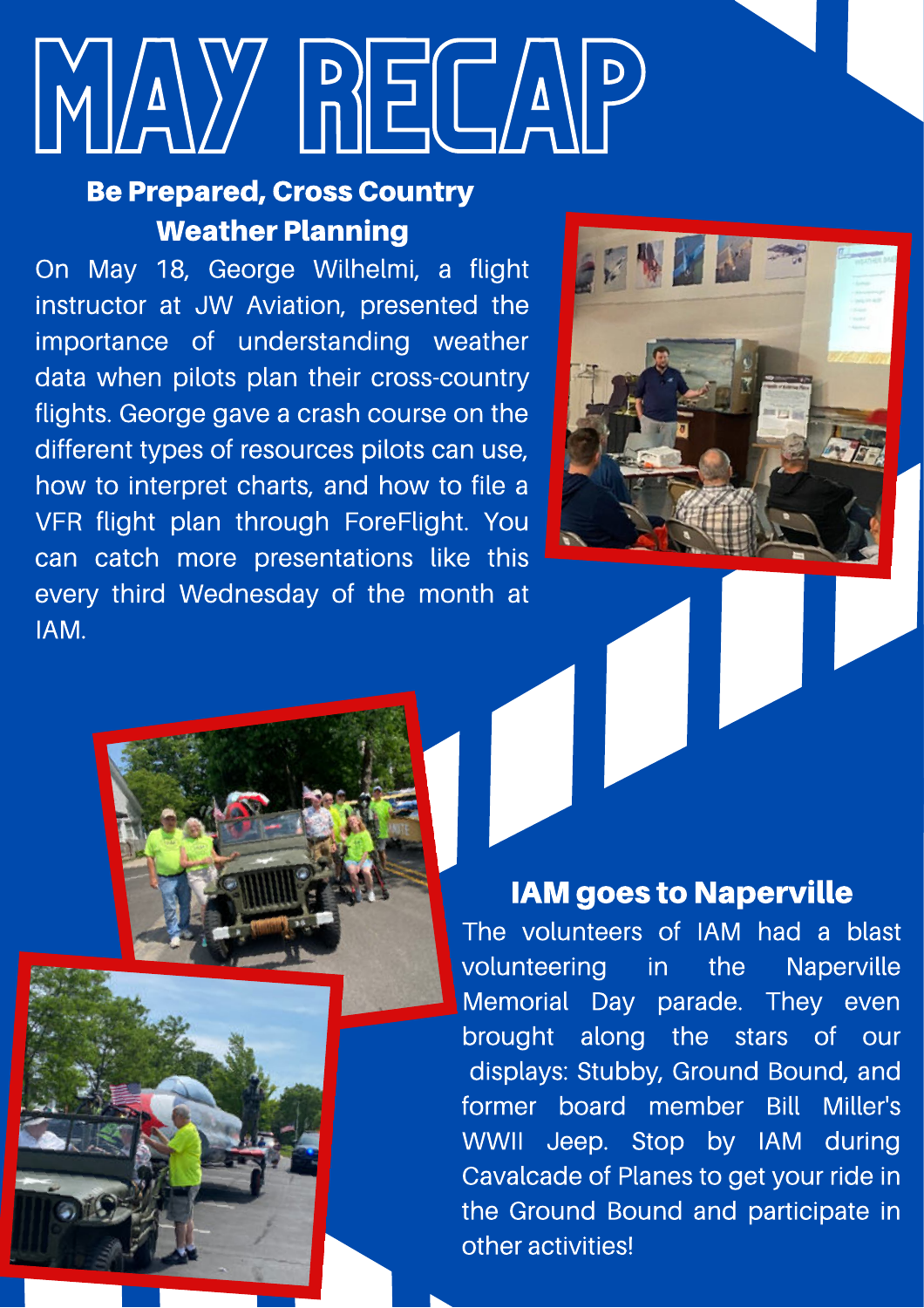# The Formidable Fokker DR-1

By: Dan Christine

The Fokker DR1 during World War I was born out of the philosophy that maneuverability and climb provided advantages over your foes. When war broke out all over Europe in August 1914 the nations' generals scrambled to obtain current battlefield intelligence. At times, ground information provided to the General Staff was days and sometimes weeks old. Many blunders occurred and lives were lost because of inaccurate and outdated information. Enter, the aircraft in warfare in 1914. Pilots and observers, who were experts in map production, were directed to fly over the battlefields and gather as much information as possible for the most recent intelligence. Of course, each belligerent would try to deny the other the air. Many early aviators believed that the airplane could also be used for that denial of the air. Born was the first pursuit and attack aircraft in history.



Richthofen's all-red Folker Dr1 425/17 shortly before his demise

Giulio Douhet was an Italian airpower theorist during World War I. His vision was to use bomber aircraft, not to attack at the front of the battlefields but to attack deep into enemy territory. Douhet believed it was more valuable to attack an enemy rail station or bread factory than to attack soldiers at the front. Breaking the morale of the citizens would hasten the end of a conflict such as the war raging through Europe. During and after World War I, air strategists like Billy Mitchell would finally lend credence to this theory. While the pursuit fighter clashes increased at the front, where the Knights of the Air gave rise to a new type of one-on-one warfare, Douhet also theorized about those actions. He compared two pilots in their aircraft fighting to the death over No Man's Land as a hawk and raven. The hawk insatiably wants to catch the raven as the raven fights for its life. The only advantages the raven has is altitude, maneuverability, and speed. From theories like this came the fastest growing technology in World War I. That was aviation. If one's aircraft could climb faster and turn tighter than his opponent, it would put their enemy squarely in the gunsights of the soon-to-be victor. And from theories like this, the Fokker DR1 was born. To be continued next newsletter...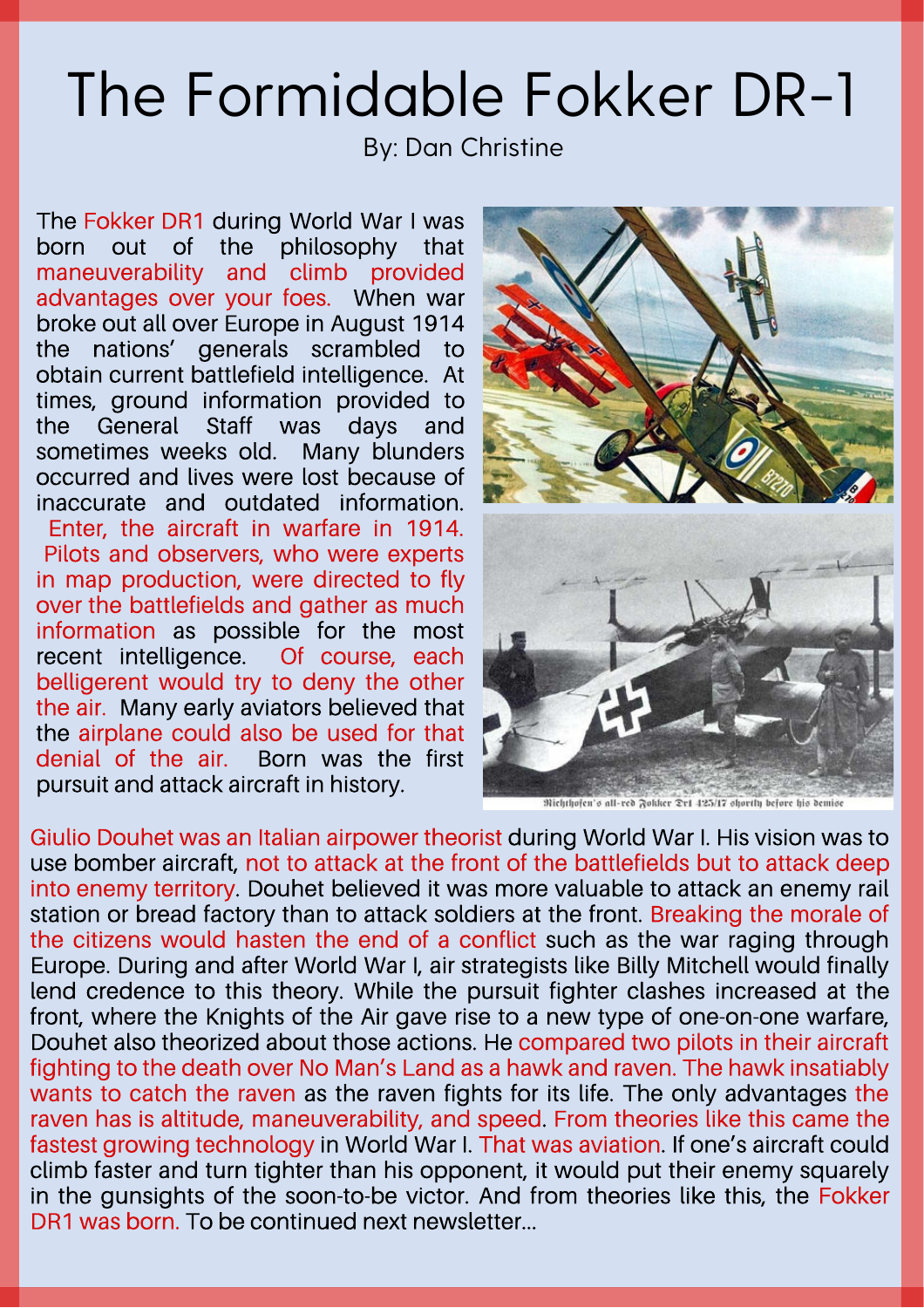## AAAAAAAAAAAAAAAAAAAAAAAAA Cavalcade of Planes

The wait is over; Cavalcade of Planes will be flying into CLOW Airport on June 4th and 5th. So, come out and enjoy the fun. The forecasts are calling for mid-70 temps - perfect weather to participate in all your favorite aircraft rides. Be sure to stop by IAM for fun family activities. We are looking forward to sharing our town of Bolingbrook with the aviation community.

It is still not too late to sign-up as an IAM volunteer during the event! All volunteers get free admission into Cavalcade, a t-shirt, and lunch. There are shifts available on June 4th & 5th from 9:30-1:00 and 12:30-4:00. Sign-up to volunteer [here](https://www.signupgenius.com/go/5080c4baca72aa6fd0-iamcavalcade).

AT-6 Rides | [Tickets](https://warbirds-and-vintage-aircraft-llc.square.site/) Here Ford Tri-Motor Rides | [Tickets](https://www.eaa.org/shop/Flights/FlightRegistration.aspx?ID=2712536) Here Helicopter Rides | Tickets available at event Boeing Stearman Rides | Tickets available at event **JW Aviation Cessna 172 Rides | [Tickets](https://www.signupgenius.com/go/10c0e49afa722a3f9c61-airplane) Here** Cavalcade of Planes | [Pre-Purchase](https://bolingbrook-cavalcade-of-planes.ticketleap.com/bolingbrooks-2022-cavalcade-of-planes/) Admission Tickets Here

**WWWWWWWWWWWWWWW** 



## Tethered Hot Air Balloon Rides Coming Soon!

<u>VVVVVVVVVVVVV</u>

On May 28, O'Connell Ballooning Co. had a practice run of their tethered balloon rides that will be running at Clow Airport this summer. Visit O'Connell Balloon's Booth at Cavalcade to learn more about this opportunity or **[sign up](https://forms.gle/qWxPC2Jj1q2DnmRL6)** to receive email notifications of Upcoming Balloon Rides.